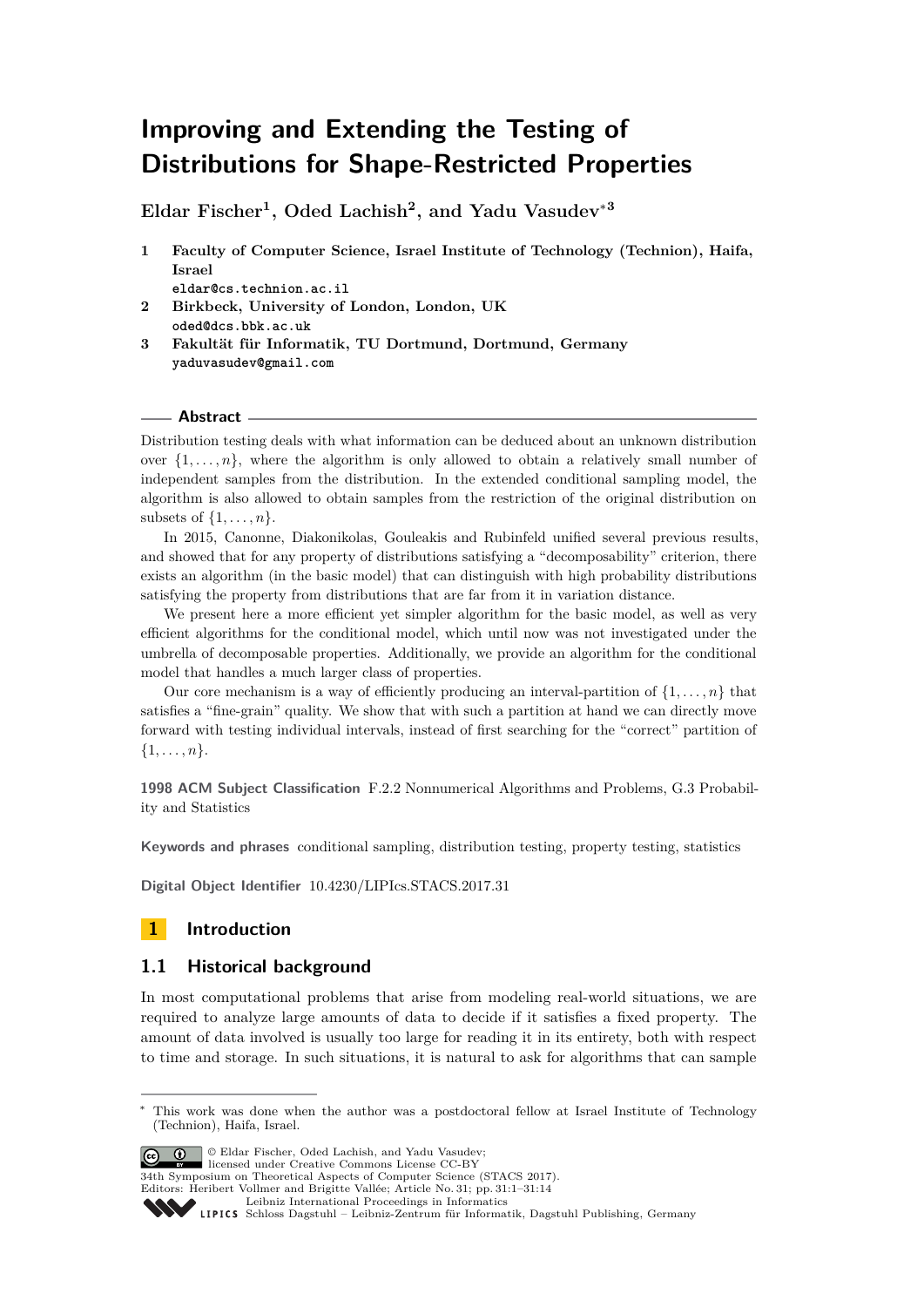#### **31:2 Improving and Extending the Testing of Distributions for Shape-Restricted Properties**

points from the data and obtain a significant estimate for the property of interest. The area of *property testing* addresses this issue by studying algorithms that look at a small part of the data, and then decide if the object that generated the data has the property or is far (according to some metric) from having the property.

There has been a long line of research, especially in statistics, where the underlying object from which we obtain the data is modeled as a probability distribution. Here the algorithm is only allowed to ask for independent samples from the distribution, and has to base its decision on them. If the support of the underlying probability distribution is large, it is not practical to approximate the entire distribution. Thus, it is natural to study this problem in the context of property testing.

The specific sub-area of property testing that is dedicated to the study of distributions is called *distribution testing*. There, the input is a probability distribution (in this paper the domain is the set  $\{1, 2, \ldots, n\}$  and the objective is to distinguish whether the distribution has a certain property, such as uniformity or monotonicity, or is far in  $\ell_1$  distance from it. See [\[7\]](#page-12-0) for a survey about the realm of distribution testing.

Testing properties of distributions was studied by Batu et al. in [\[5\]](#page-12-1), where they gave a sublinear query algorithm for testing closeness of distributions supported over the set  $\{1, 2, \ldots, n\}$ . They extended the idea of collision counting, which was implicitly used for uniformity testing in the work of Goldreich and Ron ([\[15\]](#page-13-1)). Consequently, various properties of probability distributions were studied, like testing identity with a known distribution  $([4, 19, 2, 12])$  $([4, 19, 2, 12])$  $([4, 19, 2, 12])$  $([4, 19, 2, 12])$  $([4, 19, 2, 12])$  $([4, 19, 2, 12])$  $([4, 19, 2, 12])$  $([4, 19, 2, 12])$  $([4, 19, 2, 12])$ , testing independence of a distribution over a product space  $([4, 2])$  $([4, 2])$  $([4, 2])$ , and testing *k*-wise independence ([\[3\]](#page-12-5)).

In recent years, distribution testing has been extended beyond the classical model. A new model called the *conditional sampling model* was introduced. It first appeared independently in [\[9\]](#page-12-6) and [\[10\]](#page-12-7). In the conditional sampling model, the algorithm queries the input distribution  $\mu$  with a set  $S \subseteq \{1, 2, \ldots, n\}$ , and gets an index sampled according to  $\mu$  conditioned on the set *S*. Notice that if  $S = \{1, 2, ..., n\}$ , then this is exactly like in the standard model. The conditional sampling model allows adaptive querying of  $\mu$ , since we can choose the set *S* based on the indexes sampled until now. Chakraborty et al. ([\[10\]](#page-12-7)) and Canonne et al. ([\[9\]](#page-12-6)) showed that testing uniformity can be done with a number of queries not depending on *n* (the latter presenting an optimal test), and investigated the testing of other properties of distributions. In [\[10\]](#page-12-7), it is also shown that uniformity can be tested with  $poly(log n)$ conditional samples by a *non-adaptive* algorithm. In this work, we study distribution testing in the standard (unconditional) sampling model, as well as in the conditional model.

A line of work which is central to our paper, is the testing of distributions for *structure*. The objective is to test whether a given distribution has some structural properties like being monotone ([\[6\]](#page-12-8)), being a *k*-histogram ([\[16,](#page-13-3) [12\]](#page-12-4)), or being log-concave ([\[2\]](#page-12-3)). Canonne et al. ([\[8\]](#page-12-9)) unified these results to show that if a property of distributions has certain structural characteristics, then membership in the property can be tested efficiently using samples from the distribution. More precisely, they introduced the notion of *L-decomposable* distributions as a way to unify various algorithms for testing distributions for structure. Informally, an *L*-decomposable distribution  $\mu$  supported over  $\{1, 2, \ldots, n\}$  is one that has an interval partition I of  $\{1, 2, \ldots, n\}$  of size bounded by L, such that for every interval I, either the weight of  $\mu$  on it is small or the distribution over the interval is close to uniform. A property C of distributions is *L*-decomposable if every distribution  $\mu \in \mathcal{C}$  is *L*-decomposable (*L* is allowed to depend on  $n$ ). This generalizes various properties of distributions like being monotone, unimodal, log-concave etc. In this setting, their result for a set of distributions C supported over  $\{1, 2, \ldots, n\}$  translates to the following: if every distribution  $\mu$  from C is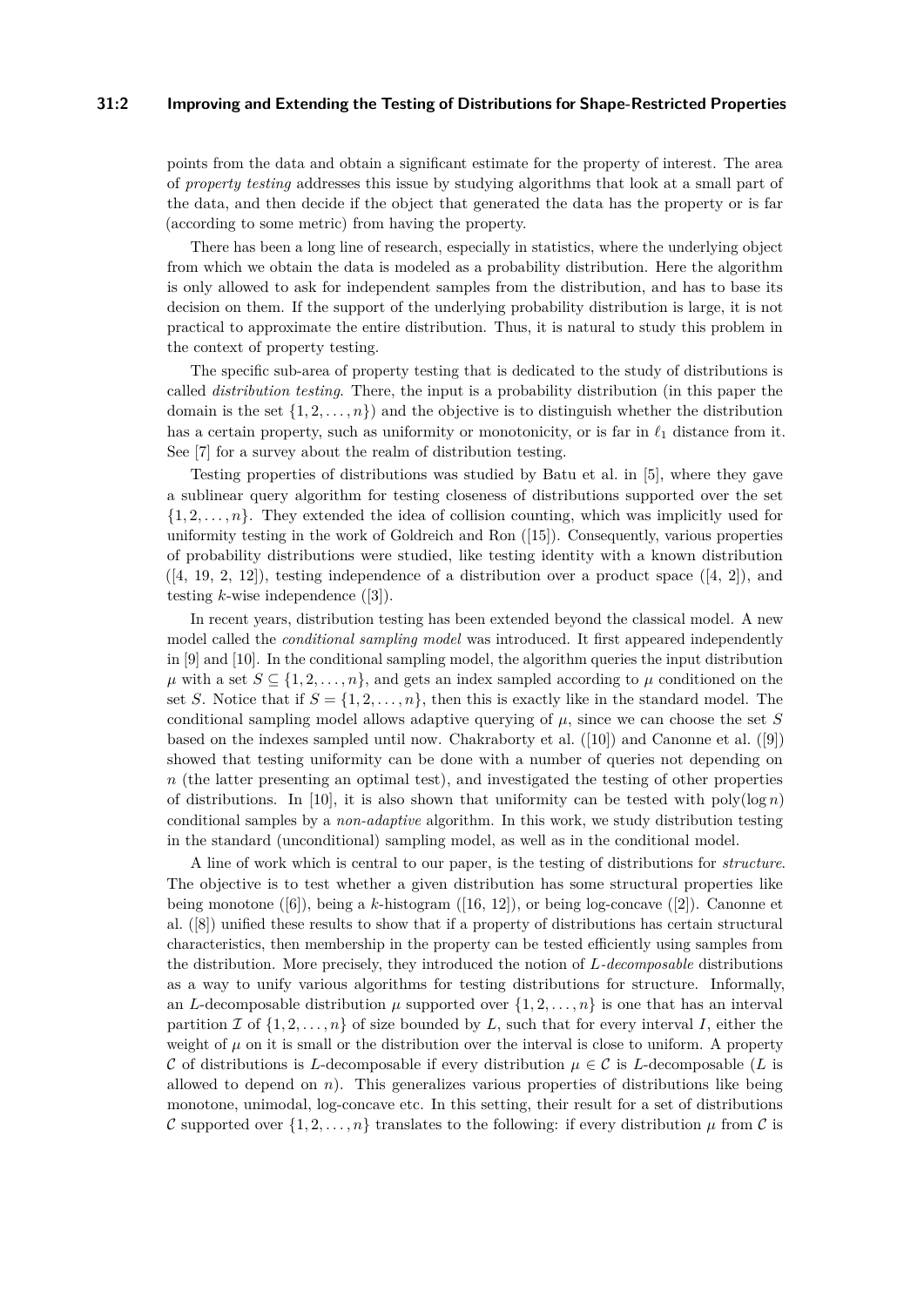*L*-decomposable, then there is an efficient algorithm for testing whether a given distribution belongs to the property  $\mathcal{C}$ .

To achieve their results, Canonne et al.  $([8])$  $([8])$  $([8])$  show that if a distribution  $\mu$  supported over  $[n]$  is *L*-decomposable, then it is  $O(L \log n)$ -decomposable where the intervals are of the form  $[j2^i + 1, (j + 1)2^i]$ . This presents a natural approach of computing the interval partition in a recursive manner, by bisecting an interval if it has a large probability weight and is not close to uniform. Once they get an interval partition, they learn the "flattening" of the distribution over this partition, and check if this distribution is close to the property C. The term "flattening" refers to the distribution resulting from making  $\mu$  conditioned on any interval of the partition to be uniform. When applied to a partition corresponding to a decomposition of the distribution, the learned flattening is also close to the original distribution. Because of this, in the case where there is a promise that  $\mu$  is *L*-decomposable, the above can be viewed as a learning algorithm, where they obtain an explicit distribution that is close to  $\mu$ . Without the promise it can be viewed as an agnostic learning algorithm. For further elaboration of this connection see [\[11\]](#page-12-10).

## **1.2 Results and techniques**

In this paper, we extend the body of knowledge about testing *L*-decomposable properties. We improve upon the previously known bound on the sample complexity, and give much better bounds when conditional samples are allowed. Additionally, for the conditional model, we provide a test for a broader family of properties, that we call *atlas-characterizable* properties. Atlas-characterizable properties include the family of *symmetric* properties, of which a subset is studied in [\[20\]](#page-13-4) in the unconditional context, and [\[10\]](#page-12-7) studies them in the conditional model.

Our approach differs from that of [\[8\]](#page-12-9) in the manner in which we obtain the interval partition. We show that a partition where most intervals that are not singletons have small probability weight is sufficient to learn the distribution  $\mu$ , even though it is not the original *L*-decomposition of  $\mu$ . We show that if a distribution  $\mu$  is *L*-decomposable, then the "flattening" of  $\mu$  with respect to this partition is close to  $\mu$ . It turns out that such a partition can be obtained in "one shot" without resorting to a recursive search procedure.

We obtain a partition as above using a method of *partition pulling* that we develop here. Informally, a pulled partition is obtained by sampling indexes from  $\mu$ , and taking the partition induced by the samples in the following way: each sampled index is a singleton interval, and the rest of the partition is composed of the maximal intervals between sampled indexes. Apart from the obvious simplicity of this procedure, it also has the advantage of providing a partition with a significantly smaller number of intervals, linear in *L* for a fixed  $\epsilon$ , and with no dependency on *n* unless L itself depends on it. This makes our algorithm more efficient in query complexity than the one of [\[8\]](#page-12-9) in the unconditional sampling model, and leads to a dramatically small sampling complexity in the (adaptive) conditional model.

Another feature of the partition pulling method is that it provides a partition with small weight intervals also when the distribution is not *L*-decomposable. This allows us to use the partition in a different manner later on, in the algorithm for testing atlas-characterizable properties using conditional samples.

The main common ground between our approach for *L*-decomposable properties and that of [\[8\]](#page-12-9) is the method of testing by implicit learning, as defined formally in [\[13\]](#page-12-11) (see [\[18\]](#page-13-5)). In particular, the results also provide a means to learn a distribution close to  $\mu$  if  $\mu$ satisfies the tested property. We also provide a test under the conditional query model for the extended class of atlas-characterizable properties that we define below, which generalizes both decomposable and symmetric properties. A learning algorithm for this class is not provided; only an "atlas" of the input distribution rather than the distribution itself is learned.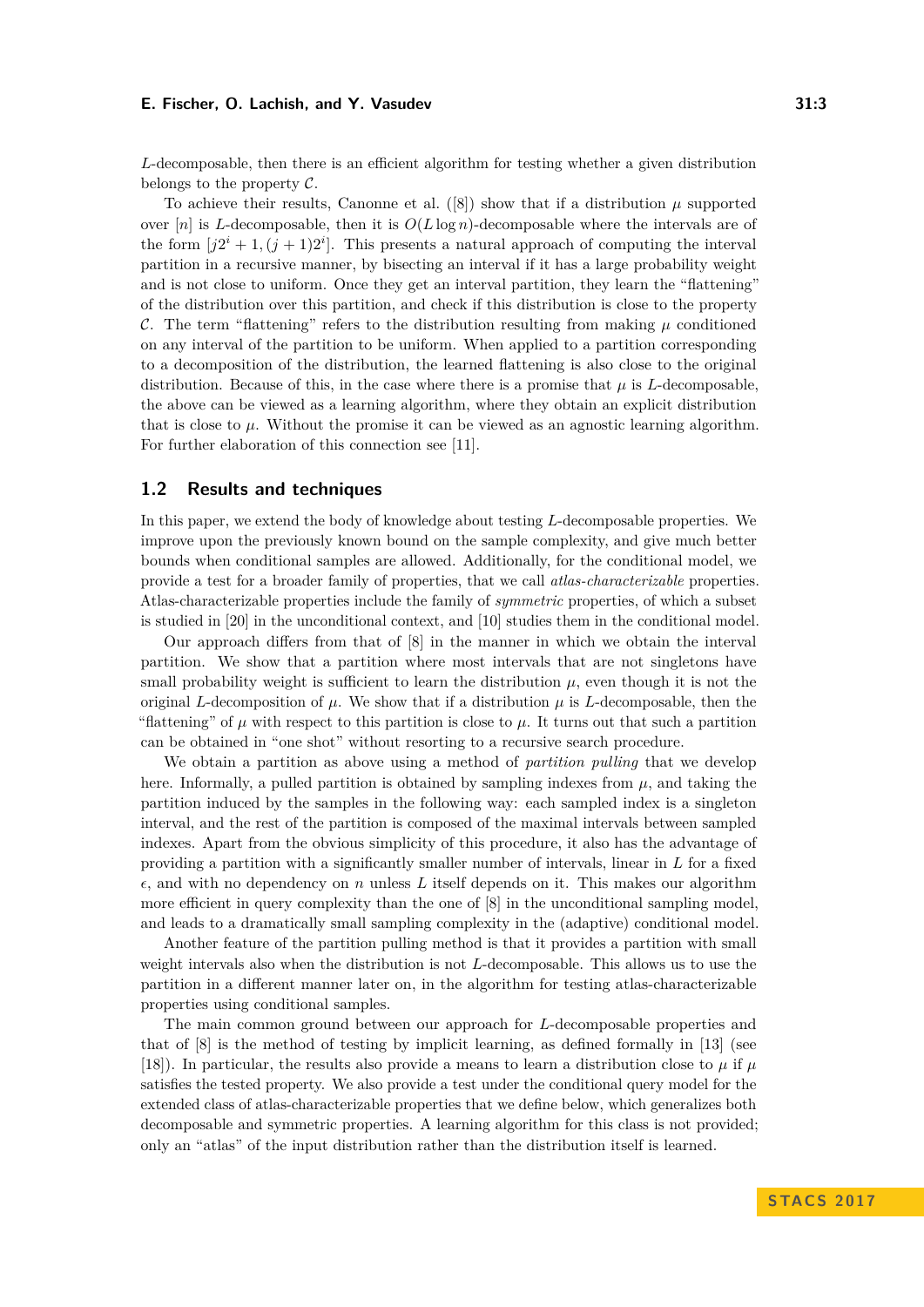#### **31:4 Improving and Extending the Testing of Distributions for Shape-Restricted Properties**

|                               | Result                                    | Known lower bound                                                            |
|-------------------------------|-------------------------------------------|------------------------------------------------------------------------------|
| $L$ -decomposable             | (testing and learning)                    |                                                                              |
| Unconditional                 | $\sqrt{nL}/poly(\epsilon)$                | $\Omega(\sqrt{n}/\epsilon^2)$ for $L=1$ [17]                                 |
| Adaptive conditional          | $L/\text{poly}(\epsilon)$                 | $\Omega(L)$ for some fixed $\epsilon$ [10]                                   |
| Non-adaptive conditional      | $L \cdot \text{poly}(\log n, 1/\epsilon)$ | $\Omega(\log n)$ for $L = 1$ and some fixed $\epsilon$<br>$\lceil 1 \rceil$  |
| $k$ -characterized by atlases | (testing)                                 |                                                                              |
| Adaptive conditional          | $k \cdot \text{poly}(\log n, 1/\epsilon)$ | $\Omega(\sqrt{\log \log n})$ for $k = 1$ , and some<br>fixed $\epsilon$ [10] |

<span id="page-3-0"></span>**Table 1** Summary of our results.

Our result for unconditional testing (Theorem [27\)](#page-10-0) gives a  $\sqrt{nL}/poly(\epsilon)$  query algorithm in the standard (unconditional) sampling model for testing an *L*-decomposable property of distributions. Our method of finding a good partition for  $\mu$  using pulled partitions, that we explained above, avoids the log *n* factor present in Theorem 3.3 of [\[8\]](#page-12-9). The same method enables us to extend our results to the conditional query model, which we present for both adaptive and non-adaptive algorithms. Table [1](#page-3-0) summarizes our results and known lower bounds<sup>[1](#page-3-1)</sup>. We note that the hidden dependencies on  $\epsilon$  in the theorems we present are not optimized. The optimized versions will appear in the journal version of this paper.

# **2 Preliminaries**

We study the problem of testing properties of probability distributions supported over [*n*] (the set  $\{1, \ldots, n\}$ ), when given samples from the distribution. For two distributions  $\mu$ and *χ*, we say that  $\mu$  is  $\epsilon$ -far from  $\chi$  if they are far in the  $\ell_1$  norm, that is,  $d(\mu, \chi)$  =  $\sum_{i\in[n]} |\mu(i) - \chi(i)| > \epsilon$ . For a property of distributions C, we say that  $\mu$  is  $\epsilon$ -far from C if for all  $\chi \in \mathcal{C}$ ,  $d(\mu, \chi) > \epsilon$ .

Outside the  $\ell_1$  norm between distributions, we also use the  $\ell_\infty$  norm,  $\|\mu - \chi\|_\infty =$  $\max_{i \in [n]} |\mu(i) - \chi(i)|$ , the following measure for uniformity and, implicitly throughout, an observation that is directly implied from this definition.

**Definition 1.** For a distribution  $\mu$  over a domain *I*, we define the *bias* of  $\mu$  to be  $\frac{\partial \text{bias}(\mu) = \max_{i \in I} \mu(i) / \min_{i \in I} \mu(i) - 1.$ 

 $▶$  **Observation 2.** For any two distributions  $\mu$  and  $\chi$  over a domain *I* of size *m*,  $d(\mu, \chi) ≤$  $m\|\mu - \chi\|_{\infty}$ . Also,  $\|\mu - \mathcal{U}_I\|_{\infty} \leq \frac{1}{m}\text{bias}(\mu)$ , where  $\mathcal{U}_I$  is the uniform distribution over *I*.

We study the problem, both in the standard model, where the algorithm is given indexes sampled from the distribution, as well as in the model of conditional samples. The conditional model was first studied in the independent works of Chakraborty et al. ([\[10\]](#page-12-7)) and Canonne et al  $([9])$  $([9])$  $([9])$ . We first give the definition of a conditional oracle for a distribution  $\mu$ .

<span id="page-3-1"></span><sup>1</sup> The lower bounds for unconditional and non-adaptive conditional testing of *L*-decomposable properties with  $L = 1$  are exactly the lower bounds for uniformity testing; the lower bound for adaptive conditional testing follows easily from the proved existence of properties that have no sub-linear complexity adaptive conditional tests; finally, the lower bound for properties *k*-characterized by atlases with  $k = 1$  is just a bound for a symmetric property constructed there. About the last one, we conjecture that there exist properties with much higher lower bounds.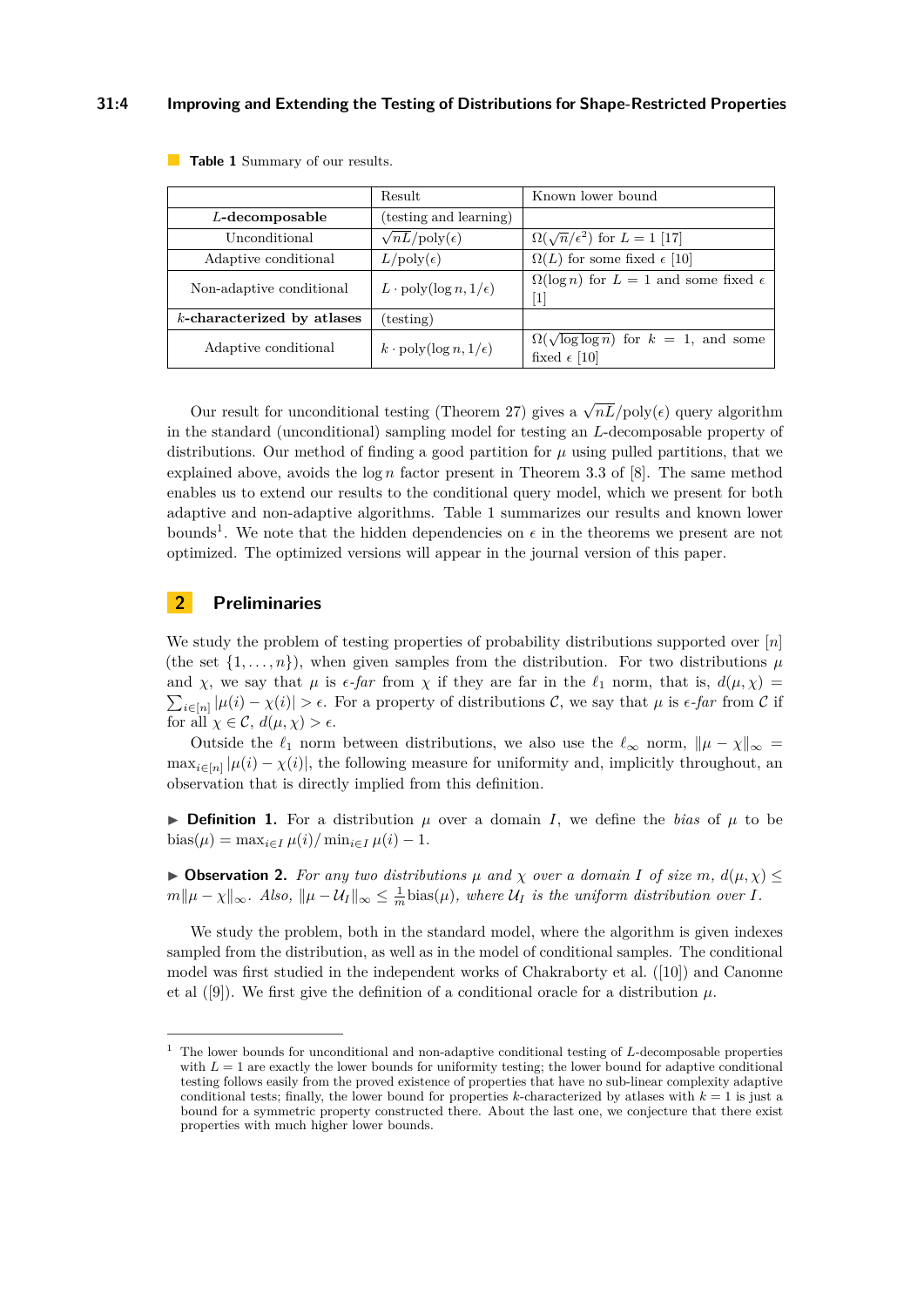<span id="page-4-0"></span>**Input:** Distribution  $\mu$  supported over [*n*], parameters  $\eta > 0$  (fineness) and  $\delta > 0$  (error probability)

- <span id="page-4-3"></span>**1** Take  $m = \frac{3}{\eta} \log \left( \frac{3}{\eta \delta} \right)$  unconditional samples from  $\mu$
- <span id="page-4-1"></span>**2** Arrange the indices sampled in increasing order  $i_1 < i_2 < \cdots < i_r$  without repetition and set  $i_0 = 0$
- **3 for** *each*  $j \in [r]$  **do**
- **4 if**  $i_j > i_{j-1} + 1$  **then** add the interval  $\{i_{j-1} + 1, \ldots, i_j 1\}$  to *I*;
- **5** Add the singleton interval  $\{i_j\}$  to  $\mathcal{I}$
- <span id="page-4-2"></span>**6 if**  $i_r < n$  **then** add the interval  $\{i_r + 1, \ldots, n\}$  to  $\mathcal{I}$ ;
- **<sup>7</sup> return** I

**Algorithm 1:** Pulling an *η*-fine partition.

 $\triangleright$  **Definition 3** (conditional oracle). A conditional oracle to a distribution  $\mu$  supported over [*n*] is a black-box that takes as input a set  $A \subseteq [n]$ , samples a point  $i \in A$  with probability  $\mu(i)/\sum_{j\in A}\mu(j)$ , and returns *i*. If  $\sum_{j\in A}\mu(j) = 0$ , then it chooses  $i \in A$  uniformly at random.

**If Remark.** The behaviour of the conditional oracle on sets *A* with  $\mu(A) = 0$  is as per the model of Chakraborty et al. [\[10\]](#page-12-7). However, upper bounds in this model also hold in the model of Canonne et al. [\[9\]](#page-12-6), and most lower bounds can be easily converted to it.

Now we define adaptive conditional distribution testing algorithms. The definition of their non-adaptive version, which we will also analyze, appears in [\[14\]](#page-13-7).

I **Definition 4.** An *adaptive* conditional distribution testing algorithm for a property of distributions C, with parameters  $\epsilon, \delta > 0$ , and  $n \in \mathbb{N}$ , with query complexity  $q(\epsilon, \delta, n)$ , is a randomized algorithm with access to a conditional oracle of a distribution  $\mu$  with the following properties:

- For each  $i \in [q]$ , at the *i*<sup>th</sup> phase, the algorithm generates a set  $A_i \subseteq [n]$ , based on  $j_1, j_2, \dots, j_{i-1}$  and its internal coin tosses, and calls the conditional oracle with  $A_i$  to receive an element  $j_i$ , drawn independently of  $j_1, j_2, \cdots, j_{i-1}$ .
- Based on the received elements  $j_1, j_2, \dots, j_q$  and its internal coin tosses, the algorithm accepts or rejects the distribution *µ*.

If  $\mu \in \mathcal{C}$ , then the algorithm accepts with probability at least  $1 - \delta$ , and if  $\mu$  is  $\epsilon$ -far from  $\mathcal{C}$ , then the algorithm rejects with probability at least  $1 - \delta$ .

# **3 Fine partitions and how to pull them**

We define the notion of  $\eta$ -fine partitions of a distribution  $\mu$  supported over  $[n]$ , which are central to all our algorithms.

**Definition 5** (*η*-fine interval partition). Given a distribution  $\mu$  over [*n*], an *η*-fine interval partition of  $\mu$  is an interval-partition  $\mathcal{I} = (I_1, I_2, \ldots, I_r)$  of  $[n]$  such that for all  $j \in [r]$ ,  $\mu(I_i) \leq \eta$ , excepting the case  $|I_i| = 1$ . The *length*  $|\mathcal{I}|$  of an interval partition  $\mathcal{I}$  is the number of intervals in it.

Algorithm [1](#page-4-0) is the pulling mechanism. The idea is to take independent unconditional samples from  $\mu$ , make them into singleton intervals in our interval-partition  $\mathcal{I}$ , and then take the intervals between these samples as the remaining intervals in  $\mathcal{I}$ .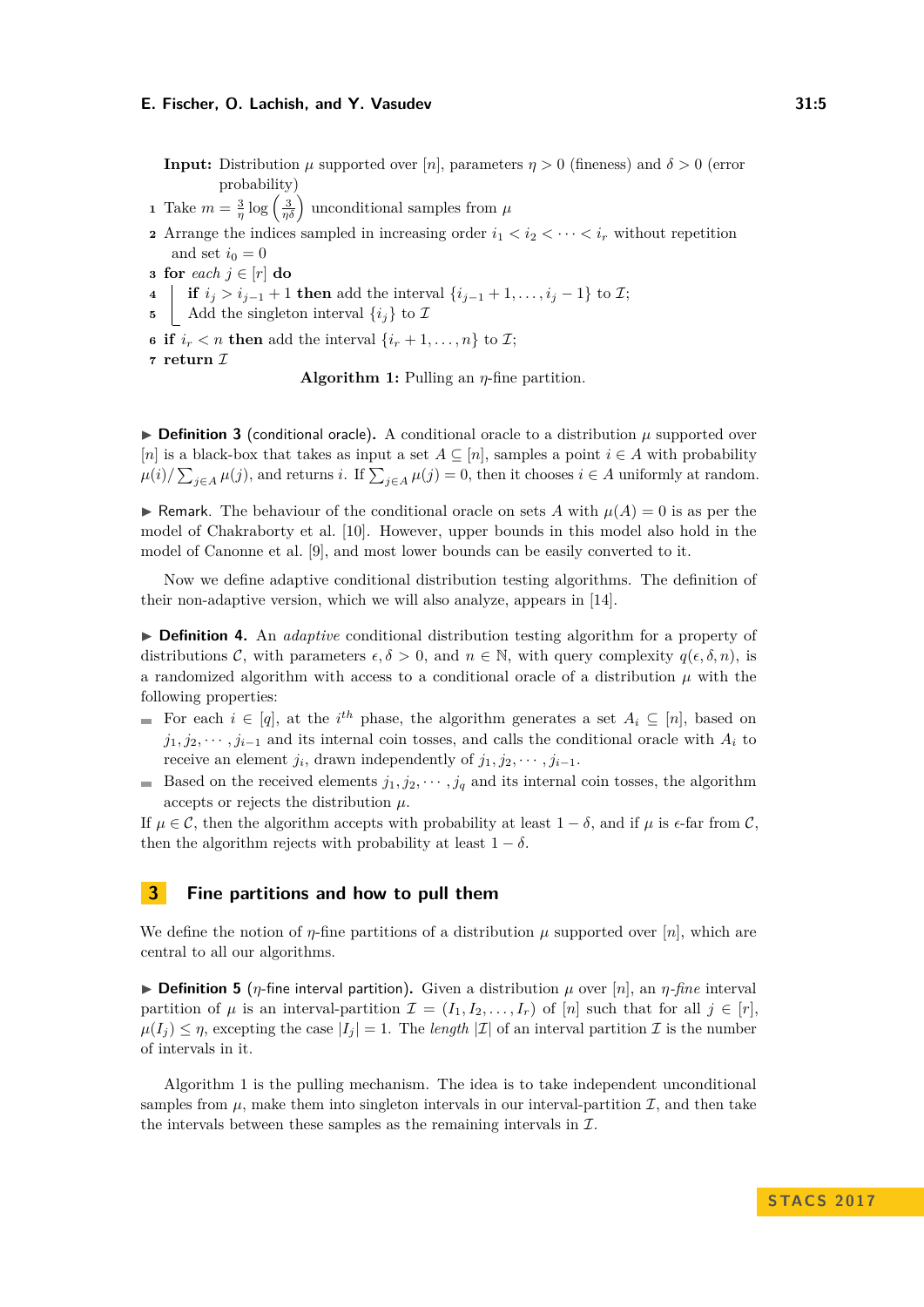<span id="page-5-0"></span>**Input:** Distribution  $\mu$  supported over [*n*], parameters  $\eta, \gamma > 0$  (fineness) and  $\delta > 0$ (error probability)

**1** Take  $m = \frac{3}{\eta} \log \left( \frac{5}{\gamma \delta} \right)$  unconditional samples from  $\mu$ 

**2** Perform Step [2](#page-4-1) through Step [6](#page-4-2) of Algorithm [1.](#page-4-0)

**<sup>3</sup> return** I

**Algorithm 2:** Pulling an  $(\eta, \gamma)$ -fine partition.

<span id="page-5-1"></span>**I Lemma 6.** Let  $\mu$  be a distribution that is supported over  $[n]$ , and  $\eta$ ,  $\delta > 0$ , and suppose *that these are fed to Algorithm [1.](#page-4-0) Then, with probability at least*  $1 - \delta$ *, the set of intervals*  $\mathcal{I}$ *returned by Algorithm [1](#page-4-0) is an <i>η*-fine interval partition of  $\mu$  of length  $O\left(\frac{1}{\eta} \log\left(\frac{1}{\eta \delta}\right)\right)$ .

**Proof.** Let  $\mathcal I$  the set of intervals returned by Algorithm [1.](#page-4-0) The guarantee on the length of  $\mathcal I$ follows from the number of samples taken in Step [1,](#page-4-3) noting that  $|\mathcal{I}| \leq 2r - 1 = O(m)$ .

Let J be a maximal set of pairwise disjoint minimal intervals I in [n], such that  $\mu(I) \ge \eta/3$ for every interval  $I \in \mathcal{J}$ . Note that every *i* for which  $\mu(i) \geq \eta/3$  necessarily appears as a singleton interval  $\{i\} \in \mathcal{J}$ . Also clearly  $|\mathcal{J}| \leq 3/\eta$ .

We shall first show that if an interval *I'* is such that  $\mu(I') \geq \eta$ , then it fully contains some interval  $I \in \mathcal{J}$ . Then, we shall show that, with probability at least  $1 - \delta$ , the samples taken in Step [1](#page-4-3) include an index from every interval  $I \in \mathcal{J}$ . By Steps [2](#page-4-1) to [6](#page-4-2) of the algorithm and the above, this implies the statement of the lemma.

Let *I*' be an interval such that  $\mu(I') \geq \eta$ , and assume on the contrary that it contains no interval from  $\mathcal{J}$ . Clearly it may intersect without containing at most two intervals  $I_l, I_r \in \mathcal{J}$ . Also,  $\mu(I' \cap I_l) < \eta/3$  because otherwise we could have replaced  $I_l$  with  $I' \cap I_l$  in  $\mathcal{J}$ , and the same holds for  $\mu(I' \cap I_r)$ . But this means that  $\mu(I \setminus (I_l \cup I_r)) > \eta/3$ , and so we could have added  $I \setminus (I_l \cup I_r)$  to  $\mathcal{J}$ , again a contradiction.

Let  $I \in \mathcal{J}$ . The probability that an index from *I* is not sampled is at most (1 −  $\eta/3$ <sup>3log(3/*ηδ*)/*η*  $\leq \delta \eta/3$ . By a union bound over all  $I \in \mathcal{J}$ , with probability at least  $1 - \delta$ ,</sup> the samples taken in Step [1](#page-4-3) include an index from every interval in  $\mathcal{J}$ .

The following is a definition of a variation of a fine partition, where we allow some intervals of small total weight to violate the original requirements.

**Definition 7** ( $(\eta, \gamma)$ -fine partitions). Given a distribution  $\mu$  over [n], an  $(\eta, \gamma)$ -fine interval partition is an interval partition  $\mathcal{I} = (I_1, I_2, \ldots, I_r)$  such that  $\sum_{I \in \mathcal{H}_{\mathcal{I}}} \mu(I) \leq \gamma$ , where  $\mathcal{H}_{\mathcal{I}}$  is the set of *violating intervals*  $\{I \in \mathcal{I} : \mu(I) > \eta, |I| > 1\}.$ 

In our applications,  $\gamma$  will be larger than  $\eta$  by a factor of L, which would allow us through Algorithm [2](#page-5-0) to avoid having additional log *L* factors in our expressions for the unconditional and the adaptive tests.

<span id="page-5-2"></span>**Lemma 8.** Let  $\mu$  be a distribution that is supported over  $[n]$ , and  $\gamma, \eta, \delta > 0$ , and suppose *that these are fed to Algorithm [2.](#page-5-0) Then, with probability at least*  $1 - \delta$ *, the set of intervals*  $\mathcal{I}$ *returned by Algorithm [2](#page-5-0) is an*  $(\eta, \gamma)$ -fine interval partition of  $\mu$  of length  $O\left(\frac{1}{\eta} \log\left(\frac{1}{\gamma \delta}\right)\right)$ .

The proof of this lemma is based on Lemma [6](#page-5-1) and appears in [\[14\]](#page-13-7).

# **4 Handling decomposable distributions**

The notion of *L*-decomposable distributions was defined and studied in [\[8\]](#page-12-9). They showed that a large class of properties, such as monotonicity and log-concavity, are *L*-decomposable. We now formally define *L*-decomposable distributions and properties, as given in [\[8\]](#page-12-9).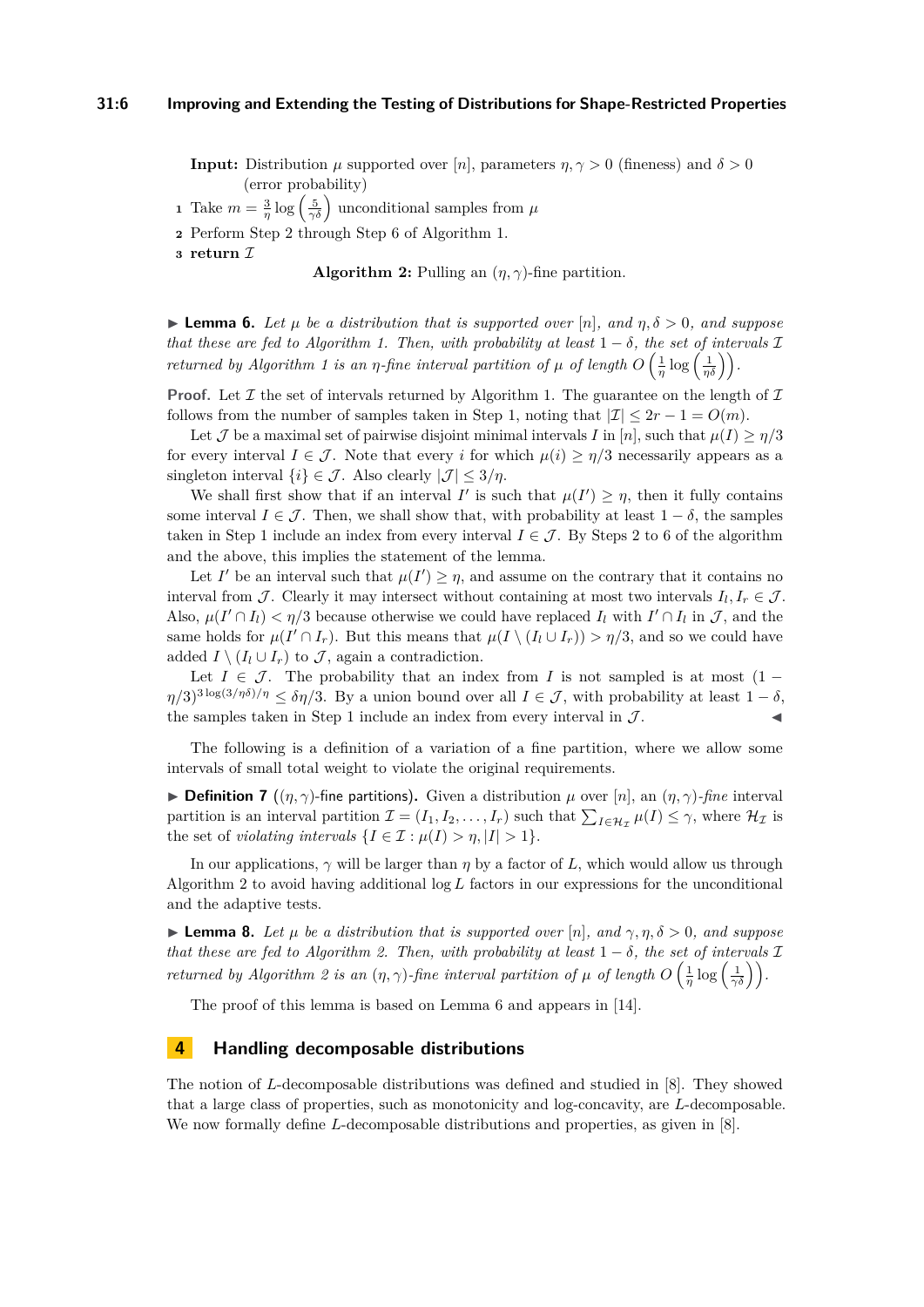**Definition 9** (( $\gamma$ , L)-decomposable distributions [\[8\]](#page-12-9)). For an integer L, a distribution  $\mu$  supported over [*n*] is  $(\gamma, L)$ -decomposable, if there exists an interval partition  $\mathcal{I} = (I_1, I_2, \ldots, I_\ell)$ of [*n*], where  $\ell \leq L$ , such that for all  $j \in [\ell]$ , at least one of the following holds.

1.  $\mu(I_j) \leq \frac{\gamma}{L}$ .

**2.** max<sub>*i*∈*I<sub>j</sub>*</sub>  $\mu(i) \leq (1 + \gamma) \min_{i \in I_i} \mu(i)$ .

The second condition in the definition of a  $(\gamma, L)$ -decomposable distribution is identical to saying that  $\text{bias}(\mu \restriction_{I_j}) \leq \gamma$ . An *L*-decomposable property is now defined in terms of all its members being decomposable distributions.

▶ **Definition 10** (*L*-decomposable properties, [\[8\]](#page-12-9)). For a function  $L : (0,1] \times \mathbb{N} \to \mathbb{N}$ , we say that a property of distributions C is L-decomposable, if for every  $\gamma > 0$ , and  $\mu \in \mathcal{C}$  supported over  $[n]$ ,  $\mu$  is  $(\gamma, L(\gamma, n))$ -decomposable.

Recall that part of the algorithm for learning such distributions is finding (through pulling) what we referred to as a fine partition. Such a partition may still have intervals where the conditional distribution over them is far from uniform. However, we shall show that for *L*-decomposable distributions, the total weight of such "bad" intervals is not high.

The next lemma shows that every fine partition of an  $(\gamma, L)$ -decomposable distribution has only a small weight concentrated on "non-uniform" intervals, and thus it will be sufficient to deal with the "uniform" intervals.

<span id="page-6-0"></span> $\blacktriangleright$  **Lemma 11.** Let  $\mu$  be a distribution supported over  $[n]$  which is  $(\gamma, L)$ -decomposable. For *every*  $\gamma/L$ -fine interval partition  $\mathcal{I}' = (I'_1, I'_2, \ldots, I'_r)$  of  $\mu$ , the following holds:  $\sum_{j \in [r]: \text{bias}(\mu \upharpoonright I'_j) > \gamma} \mu(I'_j) \leq 2\gamma.$ 

**Proof.** Let  $\mathcal{I} = (I_1, I_2, \ldots, I_\ell)$  be the *L*-decomposition of  $\mu$ , where  $\ell \leq L$ . Let  $\mathcal{I}' =$  $(I'_1, I'_2, \ldots, I'_r)$  be an interval partition of [*n*] such that for all  $j \in [r]$ ,  $\mu(I'_j) \leq \gamma/L$  or  $|I'_j| = 1$ .

Any interval  $I'_j$  for which bias( $\mu \restriction_{I'_j} > \gamma$ , is either completely inside an interval  $I_k$  such that  $\mu(I_k) \leq \gamma/L$ , or intersects more than one interval (and in particular  $|I'_j| > 1$ ). There are at most  $L-1$  intervals in  $\mathcal{I}'$  that intersect more than one interval in  $\mathcal{I}$ . The sum of the weights of all such intervals is at most *γ*.

For any interval  $I_k$  of  $\mathcal I$  such that  $\mu(I_k) \leq \gamma/L$ , the sum of the weights of intervals from  $\mathcal{I}'$  that lie completely inside  $I_k$  is at most  $\gamma/L$ . Thus, the total weight of all such intervals is bounded by  $\gamma$ . Therefore, the sum of the weights of intervals  $I'_j$  such that bias( $\mu \restriction_{I'_j} > \gamma$  is at most  $2\gamma$ .

In order to get better bounds, we will use the counterpart of this lemma for the more general (two-parameter) notion of a fine partition.

<span id="page-6-1"></span>**Lemma 12.** *Let µ be a distribution supported over*  $[n]$  *which is*  $(\gamma, L)$ *-decomposable. For every*  $(\gamma/L, \gamma)$ -fine interval partition  $\mathcal{I}' = (I'_1, I'_2, \ldots, I'_r)$  of  $\mu$ , the following holds:  $\sum_{j \in [r]: \text{bias}(\mu \restriction_{I'_j}) > \gamma} \mu(I'_j) \leq 3\gamma.$ 

**Proof.** Let  $\mathcal{I} = (I_1, I_2, \ldots, I_\ell)$  be the *L*-decomposition of  $\mu$ , where  $\ell \leq L$ . Let  $\mathcal{I}' =$  $(I'_1, I'_2, \ldots, I'_r)$  be an interval partition of [*n*] such that for a set  $\mathcal{H}_{\mathcal{I}}$  of total weight at most  $\gamma$ , for all  $I'_j \in \mathcal{I} \setminus \mathcal{H}_{\mathcal{I}}, \mu(I'_j) \leq \gamma/L$  or  $|I'_j| = 1$ .

Exactly as in the proof of Lemma [11,](#page-6-0) the total weight of intervals  $I'_j \in \mathcal{I} \setminus \mathcal{H}_{\mathcal{I}}$  for which bias( $\mu$   $\upharpoonright_{I'_j}$ ) >  $\gamma$  is at most 2 $\gamma$ . In the worst case, all intervals in  $\mathcal{H}_I$  are also such that bias( $\mu$   $\mid$  $\chi'_{j}$ ) >  $\gamma$ , adding at most  $\gamma$  to the total weight of such intervals.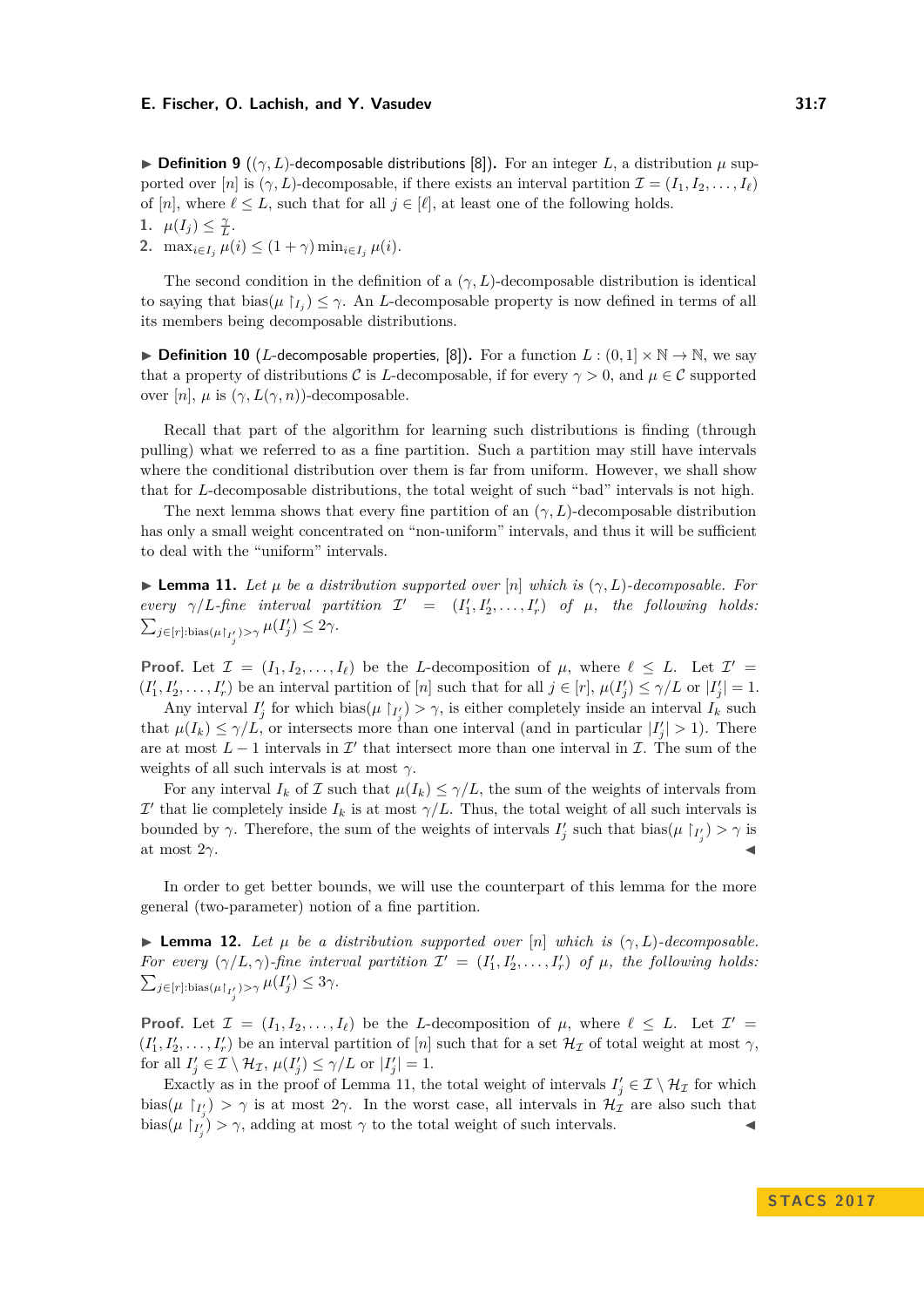#### **31:8 Improving and Extending the Testing of Distributions for Shape-Restricted Properties**

As previously mentioned, we are not learning the actual distribution but a "flattening" thereof. We next formally define the flattening of a distribution  $\mu$  with respect to an interval partition  $I$ . Afterwards we shall describe its advantages and how it can be learned.

**Definition 13.** Given a distribution  $\mu$  supported over  $[n]$  and a partition  $\mathcal{I} = (I_1, I_2, \ldots, I_\ell)$ , of [*n*] to intervals, the *flattening* of  $\mu$  with respect to  $\mathcal I$  is a distribution  $\mu_{\mathcal I}$ , supported over  $[n]$ , such that for  $i \in I_j$ ,  $\mu_{\mathcal{I}}(i) = \mu(I_j)/|I_j|$ .

The following lemma shows that the flattening of any distribution  $\mu$ , with respect to any interval partition that has only small weight on intervals far from uniform, is close to  $\mu$ .

<span id="page-7-0"></span>**Example 14.** Let  $\mu$  be a distribution supported on [n], and let  $\mathcal{I} = (I_1, I_2, \ldots, I_r)$  be an interval partition of  $\mu$  such that  $\sum_{j \in [r]:d(\mu|I_j,\mathcal{U}_{I_j}) \geq \gamma} \mu(I_j) \leq \eta$ . Then  $d(\mu, \mu_{\mathcal{I}}) \leq \gamma + 2\eta$ .

The proof of this lemma appears in [\[14\]](#page-13-7). The good thing about a flattening (for an interval partition of small length) is that it can be efficiently learned. For this we first make a technical definition and note a trivial observation, whose proof follows immediately from the definition:

**Definition 15** (Coarsening). Given  $\mu$  and  $\mathcal{I}$ , where  $|\mathcal{I}| = \ell$ , we define the *coarsening* of  $\mu$ according to *I* the distribution  $\hat{\mu}_\mathcal{I}$  over [ $\ell$ ] as by  $\hat{\mu}_\mathcal{I}(j) = \mu(I_j)$  for all  $j \in [\ell]$ .

**• Observation 16.** Given a distribution  $\hat{\mu}_{\mathcal{I}}$  over [ $\ell$ ], define  $\mu_{\mathcal{I}}$  over [n] by  $\mu(i) = \hat{\mu}_{\mathcal{I}}(j_i)/|I_{j_i}|$ , *where*  $j_i$  *is the index satisfying*  $i \in I_{j_i}$ . This is a distribution, and for any two distributions  $\hat{\mu}_{\mathcal{I}}$  and  $\hat{\chi}_{\mathcal{I}}$  we have  $d(\mu_{\mathcal{I}}, \chi_{\mathcal{I}}) = d(\hat{\mu}_{\mathcal{I}}, \hat{\chi}_{\mathcal{I}})$ *. Moreover, if*  $\hat{\mu}_{\mathcal{I}}$  *is a coarsening of a distribution*  $\mu$  *over* [n]*, then*  $\mu_{\mathcal{I}}$  *is the respective flattening of*  $\mu$ *.* 

The following lemma, which is proved in [\[14\]](#page-13-7), shows how learning can be achieved. We will ultimately use this in conjunction with Lemma [14](#page-7-0) as a means to learn a whole distribution through its flattening.

<span id="page-7-1"></span>**Lemma 17.** *Given a distribution*  $\mu$  *supported over* [n] *and an interval partition*  $\mathcal{I} =$  $(I_1, I_2, \ldots, I_\ell)$ , using  $\frac{2(\ell + \log(2/\delta))}{\epsilon^2}$  samples, we can obtain an explicit distribution  $\mu'_\mathcal{I}$ , supported *over* [*n*]*, such that, with probability at least*  $1 - \delta$ *,*  $d(\mu_{\mathcal{I}}, \mu_{\mathcal{I}}') \leq \epsilon$ *.* 

## **5 Weakly tolerant interval uniformity tests**

To unify our treatment of learning and testing with respect to *L*-decomposable properties to all three models (unconditional, adaptive-conditional and non-adaptive-conditional), we first define what it means to test a distribution  $\mu$  for uniformity over an interval  $I \subseteq [n]$ . The following definition is technical in nature, but it is what we need to be used as a building block for our learning and testing algorithms.

▶ Definition 18 (Weakly tolerant interval tester). A *weakly tolerant interval tester* is an algorithm T that takes as input a distribution  $\mu$  over [*n*], an interval  $I \subseteq [n]$ , a maximum size parameter *m*, a minimum weight parameter  $\gamma$ , an approximation parameter  $\epsilon$  and an error parameter  $\delta$ , and satisfies the following.

- **1.** If  $|I| \leq m$ ,  $\mu(I) \geq \gamma$ , and bias( $\mu \restriction I \leq \epsilon/100$ , then the algorithm accepts with probability at least  $1 - \delta$ .
- **2.** If  $|I| \leq m$ ,  $\mu(I) \geq \gamma$ , and  $d(\mu \restriction_I, \mathcal{U}_I) > \epsilon$ , then the algorithm rejects with probability at least  $1 - \delta$ .

In all other cases, the algorithm may accept or reject with arbitrary probability.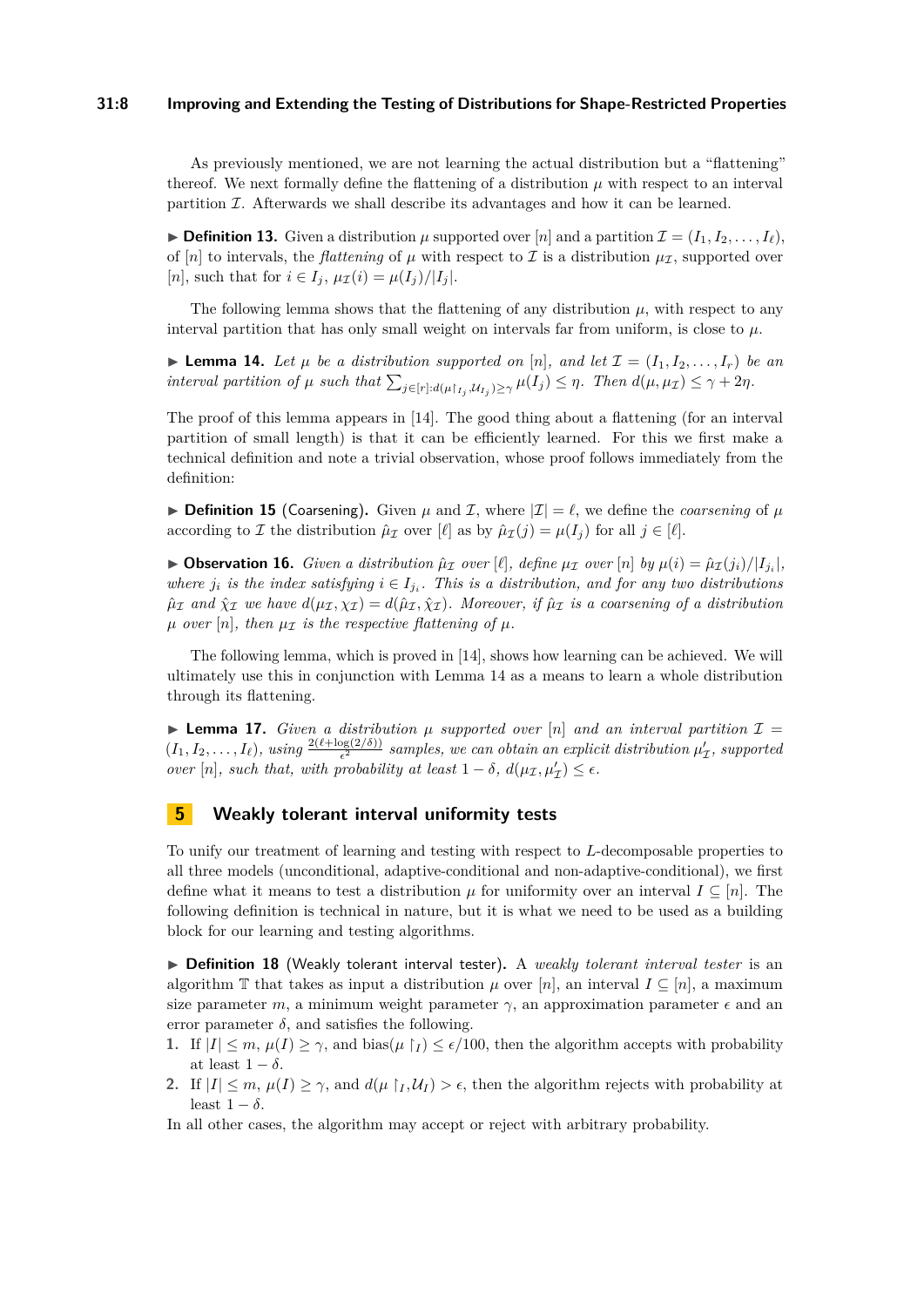<span id="page-8-1"></span>**Input:** A distribution  $\mu$  supported over [*n*], parameters *c, r*, an interval partition  $\mathcal{I}$ satisfying  $|\mathcal{I}| \leq r$ , parameters  $\epsilon, \delta > 0$ , a weakly tolerant interval uniformity tester T taking input values  $(\mu, I, m, \gamma, \epsilon, \delta)$ .

**1 for**  $s = 20 \log(1/\delta)/\epsilon$  *times* **do** 

- <span id="page-8-3"></span>**2** Take an unconditional sample from  $\mu$  and let  $I \in \mathcal{I}$  be the interval that contains it
- <span id="page-8-2"></span>**3** Use the tester T with input values  $(\mu, I, n/c, \epsilon/r, \epsilon, \delta/2s)$
- **<sup>4</sup> if** *test rejects* **then** add *I* to B;
- **5 if**  $|\mathcal{B}| > 4\epsilon s$  then reject else accept **Algorithm 3:** Assessing a partition.

For our purposes we will use three weakly tolerant interval testers, one for every model. These are summed up in the following lemma. They mostly build on previous work on uniformity testing; the proofs are found in [\[14\]](#page-13-7).

<span id="page-8-6"></span>**Lemma 19.** For the input  $(\mu, I, m, \gamma, \epsilon, \delta)$ , there exist these weakly tolerant interval test*ers:*

- <span id="page-8-4"></span>**1.** *A tester using*  $O(\sqrt{m} \log(1/\delta) / \gamma \epsilon^2)$  *unconditional samples from*  $\mu$ *.*
- <span id="page-8-5"></span>**2.** *A tester that adaptively takes*  $\log(1/\delta)$  poly $(\log(1/\epsilon))/\epsilon^2$  conditional samples from  $\mu$ .
- <span id="page-8-0"></span>**3.** *A non-adaptive tester that takes* poly $(\log n, 1/\epsilon)$  log( $1/\delta$ )/ $\gamma$  *conditional samples from*  $\mu$ *, where just the decision depends on I and the queries depend only on the other parameters.*

Note that the independence of the queries of *I* in Item [3](#page-8-0) is important in the sequel to keep the algorithm using it a non-adaptive one.

## **6 Assessing an interval partition**

Through either Lemma [6](#page-5-1) or Lemma [8](#page-5-2) we can construct a fine partition, and then through either Lemma [11](#page-6-0) or Lemma [12](#page-6-1) respectively we know that if  $\mu$  is decomposable, then most of the weight is concentrated on intervals with a small bias. However, eventually we would like a test that works for decomposable and non-decomposable distributions alike. For this we need a way to assess an interval partition as to whether it is indeed suitable for learning a distribution. This is done through a weighted sampling of intervals, for which we employ a weakly tolerant tester. The following is the formal description, given as Algorithm [3.](#page-8-1)

To analyze it, first, for a fine interval partition, we bound the total weight of intervals where the weakly tolerant tester is not guaranteed a small error probability; recall that  $\mathbb T$  as used in Step [3](#page-8-2) guarantees a correct output only for an interval *I* satisfying  $\mu(I) \geq \epsilon/r$  and  $|I| \leq n/c$ .

 $▶$  **Observation 20.** *Define*  $N_{\mathcal{I}} = \{I \in \mathcal{I} : |I| > n/c \text{ or } \mu(I) < \epsilon/r\}$ *. If I is*  $(n, \gamma)$ *-fine, where*  $c\eta + \gamma \leq \epsilon$ , then  $\mu(\bigcup_{I \in \mathcal{N}_{\mathcal{I}}} I) \leq 2\epsilon$ .

The proof of this observation appears in [\[14\]](#page-13-7). The following "completeness" lemma states that the typical case for a fine partition of a decomposable distribution, i.e. the case where most intervals exhibit a small bias, is correctly detected.

<span id="page-8-7"></span>**Lemma 21.** Suppose that  $\mathcal{I}$  is  $(\eta, \gamma)$ -fine, where  $c\eta + \gamma \leq \epsilon$ . Define  $\mathcal{G}_{\mathcal{I}} = \{i : \mathcal{I} : \text{bias}(\mu \restriction_I) \}$  $\leq \epsilon/100$ . If  $\mu(\bigcup_{I \in \mathcal{G}_{\mathcal{I}}}) \geq 1 - \epsilon$ , then Algorithm [3](#page-8-1) accepts with probability at least  $1 - \delta$ .

The proof of this lemma appears in [\[14\]](#page-13-7). The following "soundness" lemma states that if too much weight is concentrated on intervals where  $\mu$  is far from uniform in the  $\ell_1$  distance,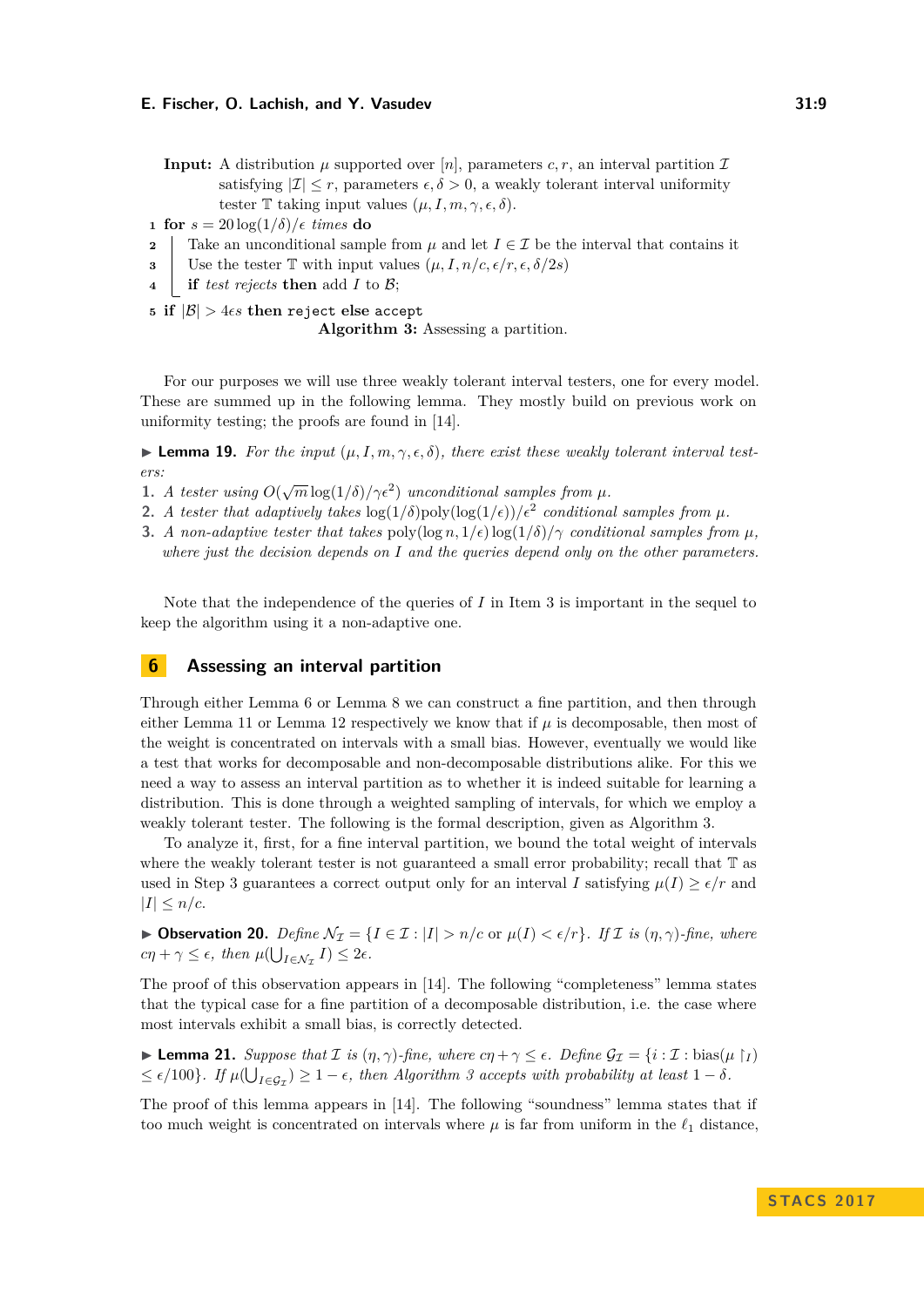- <span id="page-9-0"></span>**Input:** Distribution  $\mu$  supported over [*n*], parameters *L* (decomposability),  $\epsilon > 0$ (accuracy), a weakly tolerant interval uniformity tester T taking input values  $(\mu, I, m, \gamma, \epsilon, \delta)$
- <span id="page-9-4"></span>**1** Use Algorithm [2](#page-5-0) with input values  $(\mu, \epsilon/2000L, \epsilon/2000, 1/9)$  to obtain a partition  $\mathcal{I}$ with  $|\mathcal{I}| \leq r = 10^5 L \log(1/\epsilon)/\epsilon$
- <span id="page-9-6"></span>**2** Use Algorithm [3](#page-8-1) with input values  $(\mu, L, r, \mathcal{I}, \epsilon/20, 1/9, \mathbb{T})$
- <span id="page-9-1"></span>**<sup>3</sup> if** *Algorithm [3](#page-8-1) rejected* **then** reject;
- <span id="page-9-2"></span>**4** Use Lemma [17](#page-7-1) with values  $(\mu, \mathcal{I}, \epsilon/10, 1/9)$  to obtain  $\mu'_{\mathcal{I}}$
- $\mathfrak{s}$  **return**  $\mu'_{\mathcal{I}}$

**Algorithm 4:** Learning an *L*-decomposable distribution.

then the algorithm rejects. Later we will show that this is the only situation where  $\mu$  cannot be easily learned through its flattening according to  $I$ .

<span id="page-9-3"></span>► **Lemma 22.** *Suppose that*  $\mathcal{I}$  *is*  $(\eta, \gamma)$ -fine, where  $c\eta + \gamma \leq \epsilon$ . Define  $\mathcal{F}_{\mathcal{I}} = \{i : \mathcal{I} : d(\mu) \mid I$  $\mathcal{U}_I$ ) >  $\epsilon$ }. If  $\mu(\bigcup_{I \in \mathcal{F}_\mathcal{I}}) \geq 7\epsilon$ , then Algorithm [3](#page-8-1) rejects with probability at least  $1 - \delta$ .

The proof of this lemma appears in [\[14\]](#page-13-7). Finally, we present the query complexity of the algorithm. It is presented as generally quadratic in  $log(1/\delta)$ , but this can be made linear easily by first using the algorithm with  $\delta = 1/3$ , and then repeating it  $O(\log(1/\delta))$  times and taking the majority vote. When we use this lemma later on, both *r* and *c* will be linear in the decomposability parameter L for a fixed  $\epsilon$ , and  $\delta$  will be a fixed constant.

<span id="page-9-5"></span>**Lemma 23.** *Algorithm [3](#page-8-1) requires*  $O(q \log(1/\delta)/\epsilon)$  *many samples, where q is a function of*  $n/c$ ,  $\epsilon/r$ ,  $\epsilon$  and  $\delta/2s$  that is the number of samples that the invocation of  $\mathbb T$  in Step [3](#page-8-2) requires. *In particular, Algorithm [3](#page-8-1) can be implemented either as an unconditional sampling algorithm taking*  $r\sqrt{n/c} \log^2(1/\delta)$ /poly( $\epsilon$ ) *many samples, an adaptive conditional sampling algorithm taking*  $r \log^2(1/\delta)/\text{poly}(\epsilon)$  *many samples, or a non-adaptive conditional sampling algorithm taking*  $r \log^2(1/\delta)$  *poly*( $\log n, 1/\epsilon$ ) *many samples.* 

**Proof.** A single (unconditional) sample is taken each time Step [2](#page-8-3) is reached, and all other samples are taken by the invocation of  $\mathbb T$  in Step [3.](#page-8-2) This makes the total number of samples to be  $s(q+1) = O(q \log(1/\delta)/\epsilon)$ .

The bound for each individual sampling model follows by plugging in Items [1,](#page-8-4) [2](#page-8-5) and [3](#page-8-0) of Lemma [19](#page-8-6) respectively. For the last one it is important that the tester makes its queries completely independently of *I*, as otherwise the algorithm would not have been non-adaptive.

## **7 Learning and testing decomposable distributions and properties**

Here we finally put things together to produce a learning algorithm for *L*-decomposable distributions. This algorithm is not only guaranteed to learn with high probability a distribution that is decomposable, but is also guaranteed with high probability to not produce a wrong output for any distribution (though it may plainly reject a distribution that is not decomposable). This is presented in Algorithm [4.](#page-9-0) We present it with a fixed error probability 2*/*3 because this is what we use later on, but it is not hard to move to a general *δ*.

First we show completeness, that the algorithm succeeds for decomposable distributions.

<span id="page-9-7"></span> $\blacktriangleright$  **Lemma 24.** *If*  $\mu$  *is* ( $\epsilon/2000$ *, L*)*-decomposable, then with probability at least* 2/3*, Algorithm [4](#page-9-0)* produces a distribution  $\mu'$  so that  $d(\mu, \mu') \leq \epsilon$ .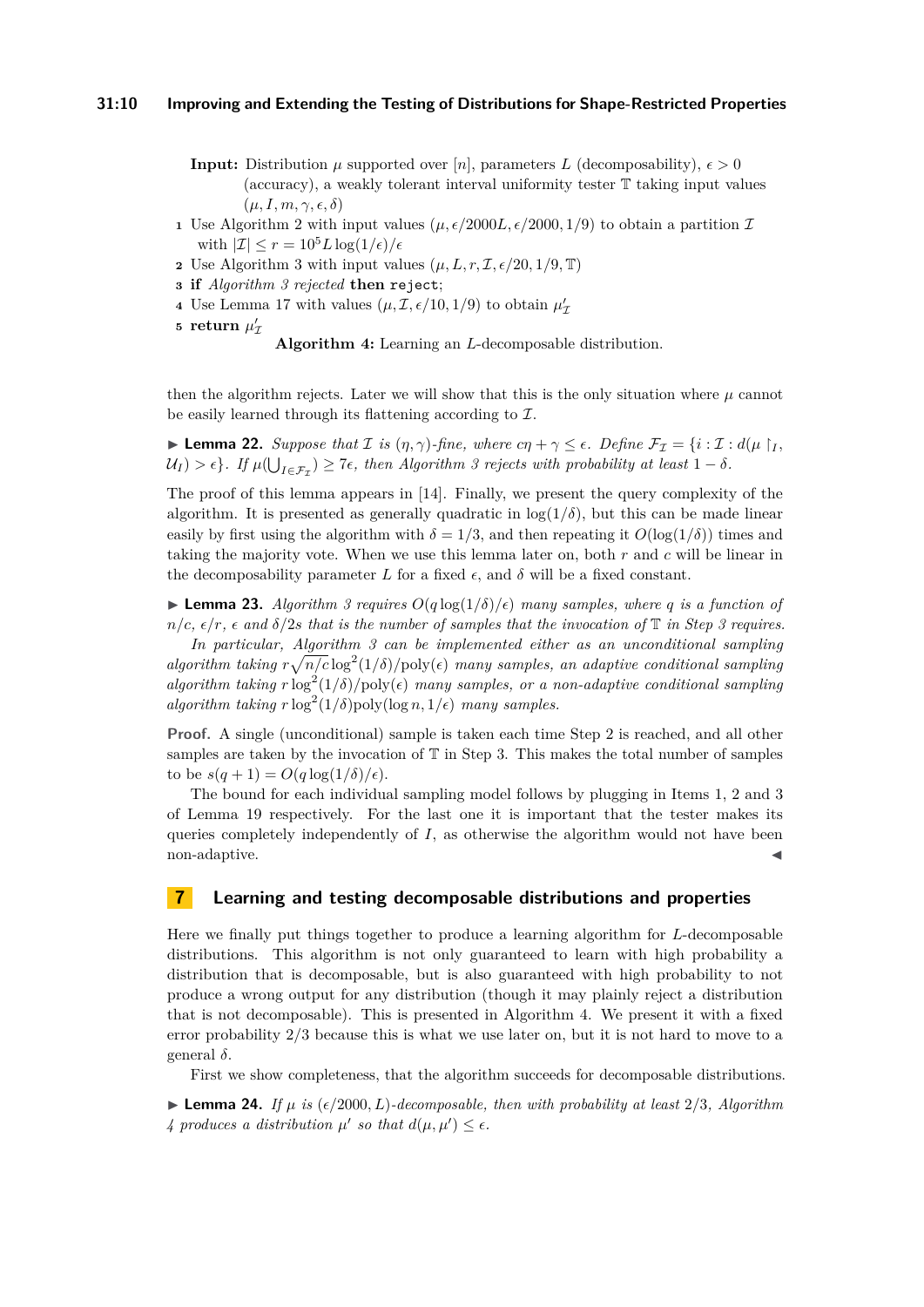**Proof.** By Lemma [8,](#page-5-2) with probability at least  $8/9$ , the partition  $\mathcal{I}$  is  $(\epsilon/2000L, \epsilon/2000)$ -fine, which means by Lemma [12](#page-6-1) that  $\sum_{j \in [r]: \text{bias}(\mu|_{I'_j}) > \epsilon/2000} \mu(I'_j) \leq 3\epsilon/2000$ . When this occurs, by Lemma [21](#page-8-7) with probability at least 8*/*9, Algorithm [3](#page-8-1) will accept and so the algorithm will move past Step [3.](#page-9-1) In this situation, in particular by Lemma [14](#page-7-0) we have that  $d(\mu_{\tau}, \mu) \leq 15\epsilon/20$ (in fact this can be bounded much smaller here), and with probability at least 8*/*9 (by Lemma [17\)](#page-7-1) Step [4](#page-9-2) provides a distribution that is  $\epsilon/10$ -close to  $\mu_{\mathcal{I}}$  and hence  $\epsilon$ -close to  $\mu$ .

Next we show that the algorithm will, with high probability, not mislead about the distribution, whether it is decomposable or not.

<span id="page-10-1"></span>I **Lemma 25.** *For any µ, the probability that Algorithm [4](#page-9-0) produces (without rejecting) a distribution*  $\mu'$  *for which*  $d(\mu, \mu') > \epsilon$  *is bounded by* 2/9*.* 

**Proof.** Consider the interval partition  $\mathcal{I}$ . By Lemma [8,](#page-5-2) with probability at least  $8/9$ , it is  $(\epsilon/2000L, \epsilon/2000)$ -fine. When this happens, if  $\mathcal I$  is such that  $\sum_{j:d(\mu|_{I_j},\mathcal U_{I_j})}\mu(I_j) > 7\epsilon/20$ , then by Lemma [22](#page-9-3) with probability at least 8*/*9, the algorithm will reject in Step [3,](#page-9-1) and we are done (recall that here a rejection is an allowable outcome).

On the other hand, if  $\mathcal I$  is such that  $\sum_{j:d(\mu|_{I_j},\mathcal U_{I_j})} \mu(I_j) \leq 7\epsilon/20$ , then by Lemma [14](#page-7-0) we have that  $d(\mu_{\mathcal{I}}, \mu) \leq 15\epsilon/20$ , and with probability at least 8/9 (by Lemma [17\)](#page-7-1), Step [4](#page-9-2) provides a distribution that is  $\epsilon/10$ -close to  $\mu_{\mathcal{I}}$  and hence  $\epsilon$ -close to  $\mu$ , which is also an allowable outcome.

We now plug in the sample complexity bounds and afterwards summarize all as a theorem.

<span id="page-10-2"></span>**Example 26.** Algorithm [4](#page-9-0) requires  $O(L \log(1/\epsilon)/\epsilon + q/\epsilon + L \log(1/\epsilon)/\epsilon^3)$  many samples, *where the value*  $q = q(n/L, \epsilon^2/10^5 L \log(1/\epsilon), \epsilon/20, \epsilon/2000)$  *is a bound on the number of samples that each invocation of* T *inside Algorithm [3](#page-8-1) requires.*

*In particular, Algorithm [4](#page-9-0) can be implemented either as an unconditional sampling algorithm taking*  $\sqrt{n}L/\text{poly}(\epsilon)$  *many samples, an adaptive conditional sampling algorithm taking*  $L/\text{poly}(\epsilon)$  *many samples, or a non-adaptive conditional sampling algorithm taking*  $L \text{poly}(\log n, 1/\epsilon)$  *many samples.* 

**Proof.** The three summands in the general expression follow respectively from the sample complexity calculations of Lemma [8](#page-5-2) for Step [1,](#page-9-4) Lemma [23](#page-9-5) for Step [2,](#page-9-6) and Lemma [17](#page-7-1) for Step [4](#page-9-2) respectively. Also note that all samples outside Step [2](#page-9-6) are unconditional. The bound for each individual sampling model follows from the respective bound stated in Lemma [23.](#page-9-5)

<span id="page-10-0"></span> $\triangleright$  **Theorem 27.** Algorithm [4](#page-9-0) is capable of learning an  $(\epsilon/2000, L)$ -decomposable distribution, *giving with probability at least* 2*/*3*, a distribution that is -close to it, such that for no distribution will it give as output a distribution*  $\epsilon$ -far from *it with probability more than*  $1/3$ *.* 

*It can be implemented either as an unconditional sampling algorithm taking*  $\sqrt{nL}/poly(\epsilon)$ *many samples, an adaptive conditional sampling algorithm taking*  $L/\text{poly}(\epsilon)$  *many samples, or a non-adaptive conditional sampling algorithm taking*  $L$ poly(log  $n, 1/\epsilon$ ) *many samples.* 

Proof. This follows from Lemmas [24,](#page-9-7) [25](#page-10-1) and [26](#page-10-2) respectively.

Algorithm [5,](#page-11-0) next, is a direct application of the above to testing decomposable properties.

 $\triangleright$  **Theorem 28.** *Algorithm [5](#page-11-0) is a test (with error probability* 1/3*) for the L*-decomposable *property* C. For  $L = L(\epsilon/4000, n)$ , It can be implemented either as an unconditional sampling *property*  $C$ . For  $L = L(\epsilon/4000, n)$ , it can be implemented either as an inconditional sampling algorithm<br>algorithm taking  $\sqrt{nL}/poly(\epsilon)$  many samples, an adaptive conditional sampling algorithm *taking*  $L/\text{poly}(\epsilon)$  *many samples, or a non-adaptive conditional sampling algorithm taking*  $L$ poly(log *n*,  $1/\epsilon$ ) *many samples.*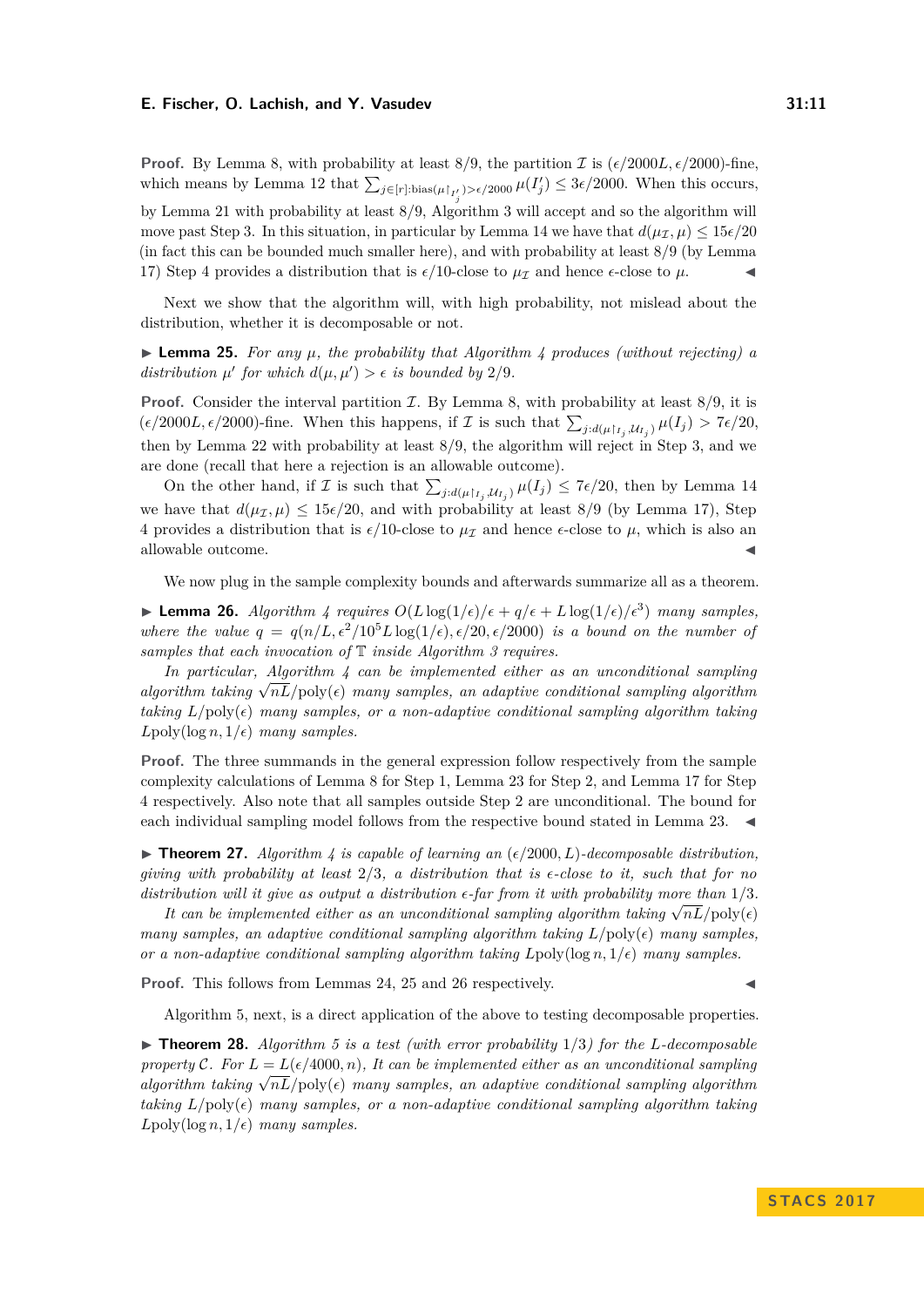<span id="page-11-0"></span>**Input:** Distribution  $\mu$  supported over [*n*], function  $L : (0,1] \times \mathbb{N} \to \mathbb{N}$ (decomposability), parameter  $\epsilon > 0$  (accuracy), an *L*-decomposable property C of distributions, a weakly tolerant interval uniformity tester T taking input values  $(\mu, I, m, \gamma, \epsilon, \delta)$ .

<span id="page-11-1"></span>**1** Use Algorithm [4](#page-9-0) with input values  $(\mu, L(\epsilon/4000, n), \epsilon/2, \mathbb{T})$  to obtain  $\mu'$ 

<span id="page-11-2"></span>**2** if  $Algorithm \nmid$   $accepted$  and  $\mu'$  is  $\epsilon/2$ -close to  $\mathcal C$  then accept else reject **Algorithm 5:** Testing *L*-decomposable properties.

**Proof.** The number and the nature of the samples are determined fully by the application of Algorithm [4](#page-9-0) in Step [1,](#page-11-1) and are thus the same as in Theorem [27.](#page-10-0) Also by this theorem, for a distribution  $\mu \in \mathcal{C}$ , with probability at least 2/3, an  $\epsilon/2$ -close distribution  $\mu'$  will be produced, and so it will be accepted in Step [2.](#page-11-2)

Finally, if  $\mu$  is  $\epsilon$ -far from C, then with probability at least 2/3, Step [1](#page-11-1) will either produce a rejection, or again produce  $\mu'$  that is  $\epsilon/2$ -close to  $\mu$ . In the latter case,  $\mu'$  will be  $\epsilon/2$ -far from  $\mathcal C$  by the triangle inequality, and so Step [2](#page-11-2) will reject in either case.

# **8 Introducing properties characterized by atlases**

In this section, we formally define properties characterized by atlases. It is shown in [\[14,](#page-13-7) Section 9], that distributions that are *L*-decomposable are, in particular, characterized by atlases. First we start with the definition of an inventory.

**▶ Definition 29** (Inventory). Given an interval  $I = [a, b] \subseteq [n]$  and a real-valued function  $\nu$ :  $[a, b] \rightarrow [0, 1]$ , the *inventory* of  $\nu$  over  $[a, b]$  is the multiset *M* corresponding to  $(\nu(a), \ldots, \nu(b))$ .

That is, we keep count of the function values over the interval including repetitions, but ignore their order.

**Definition 30** (Atlas). Given a distribution  $\mu$  over [n], and an interval partition  $\mathcal{I} =$  $(I_1, \ldots, I_k)$  of [n], the *atlas* A of  $\mu$  over I is the ordered pair  $(\mathcal{I}, \mathcal{M})$ , where M is the sequence of multisets  $(M_1, \ldots, M_k)$  so that  $M_j$  is the inventory of  $\mu$  (considered as a realvalued function) over  $I_j$  for every  $j \in [k]$ . In this setting, we also say that  $\mu$  *conforms* to A.

There can be many distributions over [*n*] with the same atlas. We also denote by an atlas A any ordered pair  $(\mathcal{I},\mathcal{M})$  where  $\mathcal I$  is an interval partition of  $[n]$  and  $\mathcal M$  is a sequence of multisets of the same length, so that the total sum of all members of all multisets is 1. It is a simple observation that for every such  $A$  there exists at least one distribution that conforms to it. The *length* of an atlas  $|\mathcal{A}|$  is defined as the shared length of its interval partition and sequence of multisets. Next we define when a property is characterized by atlases.

**► Definition 31.** For a function  $k : (0,1] \times \mathbb{N} \rightarrow \mathbb{N}$ , we say that a property of distributions C is *k*-characterized by atlases if for every  $n \in \mathbb{N}$  and every  $\epsilon > 0$  we have a set A of atlases of lengths bounded by  $k(\epsilon, n)$ , so that every distribution  $\mu$  over [*n*] satisfying C conforms to some  $A \in \mathbb{A}$ , while on the other hand no distribution  $\mu$  that conforms to any  $A \in \mathbb{A}$  is  $\epsilon$ -far from satisfying  $C$ .

In [\[14,](#page-13-7) Section 9], we give some examples of such properties, and show that characterizability is preserved also when switching to a tolerant testing scheme. The following is the main result, whose proof is given in [\[14,](#page-13-7) Section 9].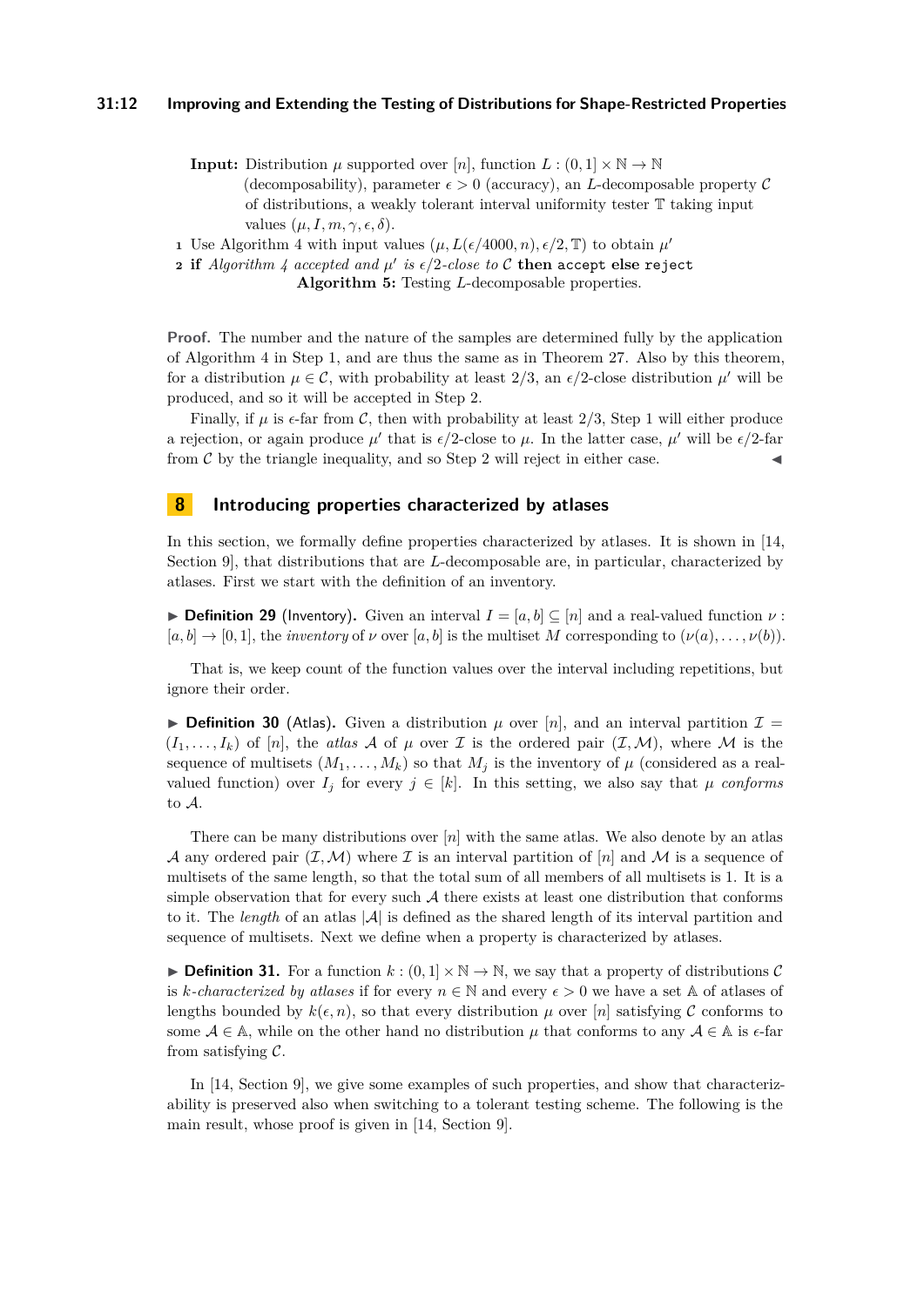$\triangleright$  **Theorem 32.** If C is a property of distributions that is k-characterized by atlases, then *for any*  $\epsilon > 0$  *there is an adaptive conditional testing algorithm for* C *with query complexity*  $k(\epsilon/5, n) \cdot \text{poly}(\log n, 1/\epsilon)$  *(and error probability bound* 1/3*)*.

- **References**
- <span id="page-12-12"></span>**1** Jayadev Acharya, Clément L. Canonne, and Gautam Kamath. A chasm between identity and equivalence testing with conditional queries. In *Approximation, Randomization, and Combinatorial Optimization. Algorithms and Techniques, APPROX/RANDOM 2015, August 24-26, 2015, Princeton, NJ, USA*, pages 449–466, 2015. [doi:10.4230/LIPIcs.](http://dx.doi.org/10.4230/LIPIcs.APPROX-RANDOM.2015.449) [APPROX-RANDOM.2015.449](http://dx.doi.org/10.4230/LIPIcs.APPROX-RANDOM.2015.449).
- <span id="page-12-3"></span>**2** Jayadev Acharya, Constantinos Daskalakis, and Gautam Kamath. Optimal testing for properties of distributions. In Corinna Cortes, Neil D. Lawrence, Daniel D. Lee, Masashi Sugiyama, and Roman Garnett, editors, *Advances in Neural Information Processing Systems 28: Annual Conference on Neural Information Processing Systems 2015, December 7-12, 2015, Montreal, Quebec, Canada*, pages 3591–3599, 2015.
- <span id="page-12-5"></span>**3** Noga Alon, Alexandr Andoni, Tali Kaufman, Kevin Matulef, Ronitt Rubinfeld, and Ning Xie. Testing k-wise and almost k-wise independence. In *Proceedings of the Thirty-ninth Annual ACM Symposium on Theory of Computing*, STOC'07, pages 496–505. ACM, 2007. [doi:10.1145/1250790.1250863](http://dx.doi.org/10.1145/1250790.1250863).
- <span id="page-12-2"></span>**4** Tugkan Batu, Lance Fortnow, Eldar Fischer, Ravi Kumar, Ronitt Rubinfeld, and Patrick White. Testing random variables for independence and identity. In *42nd Annual Symposium on Foundations of Computer Science, FOCS 2001, 14-17 October 2001, Las Vegas, Nevada, USA*, pages 442–451, 2001. [doi:10.1109/SFCS.2001.959920](http://dx.doi.org/10.1109/SFCS.2001.959920).
- <span id="page-12-1"></span>**5** Tugkan Batu, Lance Fortnow, Ronitt Rubinfeld, Warren D. Smith, and Patrick White. Testing that distributions are close. In *41st Annual Symposium on Foundations of Computer Science, FOCS 2000, 12-14 November 2000, Redondo Beach, California, USA*, pages 259– 269. IEEE Computer Society, 2000. [doi:10.1109/SFCS.2000.892113](http://dx.doi.org/10.1109/SFCS.2000.892113).
- <span id="page-12-8"></span>**6** Tugkan Batu, Ravi Kumar, and Ronitt Rubinfeld. Sublinear algorithms for testing monotone and unimodal distributions. In László Babai, editor, *Proceedings of the 36th Annual ACM Symposium on Theory of Computing, Chicago, IL, USA, June 13-16, 2004*, pages 381–390. ACM, 2004. [doi:10.1145/1007352.1007414](http://dx.doi.org/10.1145/1007352.1007414).
- <span id="page-12-0"></span>**7** Clément L. Canonne. A survey on distribution testing: Your data is big. but is it blue? *Electronic Colloquium on Computational Complexity (ECCC)*, 22:63, 2015.
- <span id="page-12-9"></span>**8** Clément L. Canonne, Ilias Diakonikolas, Themis Gouleakis, and Ronitt Rubinfeld. Testing shape restrictions of discrete distributions. *CoRR*, abs/1507.03558, 2015.
- <span id="page-12-6"></span>**9** Clément L. Canonne, Dana Ron, and Rocco A. Servedio. Testing probability distributions using conditional samples. *SIAM J. Comput.*, 44(3):540–616, 2015. [doi:10.1137/](http://dx.doi.org/10.1137/130945508) [130945508](http://dx.doi.org/10.1137/130945508).
- <span id="page-12-7"></span>**10** Sourav Chakraborty, Eldar Fischer, Yonatan Goldhirsh, and Arie Matsliah. On the power of conditional samples in distribution testing. In *Innovations in Theoretical Computer Science, ITCS'13, Berkeley, CA, USA, January 9-12, 2013*, pages 561–580, 2013. [doi:](http://dx.doi.org/10.1145/2422436.2422497) [10.1145/2422436.2422497](http://dx.doi.org/10.1145/2422436.2422497).
- <span id="page-12-10"></span>**11** Ilias Diakonikolas. Learning structured distributions. *Handbook of Big Data*, page 267, 2016.
- <span id="page-12-4"></span>**12** Ilias Diakonikolas and Daniel M. Kane. A new approach for testing properties of discrete distributions. *CoRR*, abs/1601.05557, 2016.
- <span id="page-12-11"></span>**13** Ilias Diakonikolas, Homin K. Lee, Kevin Matulef, Krzysztof Onak, Ronitt Rubinfeld, Rocco A. Servedio, and Andrew Wan. Testing for concise representations. In *48th Annual IEEE Symposium on Foundations of Computer Science (FOCS 2007), October 20-23, 2007, Providence, RI, USA, Proceedings*, pages 549–558, 2007. [doi:10.1109/FOCS.2007.70](http://dx.doi.org/10.1109/FOCS.2007.70).